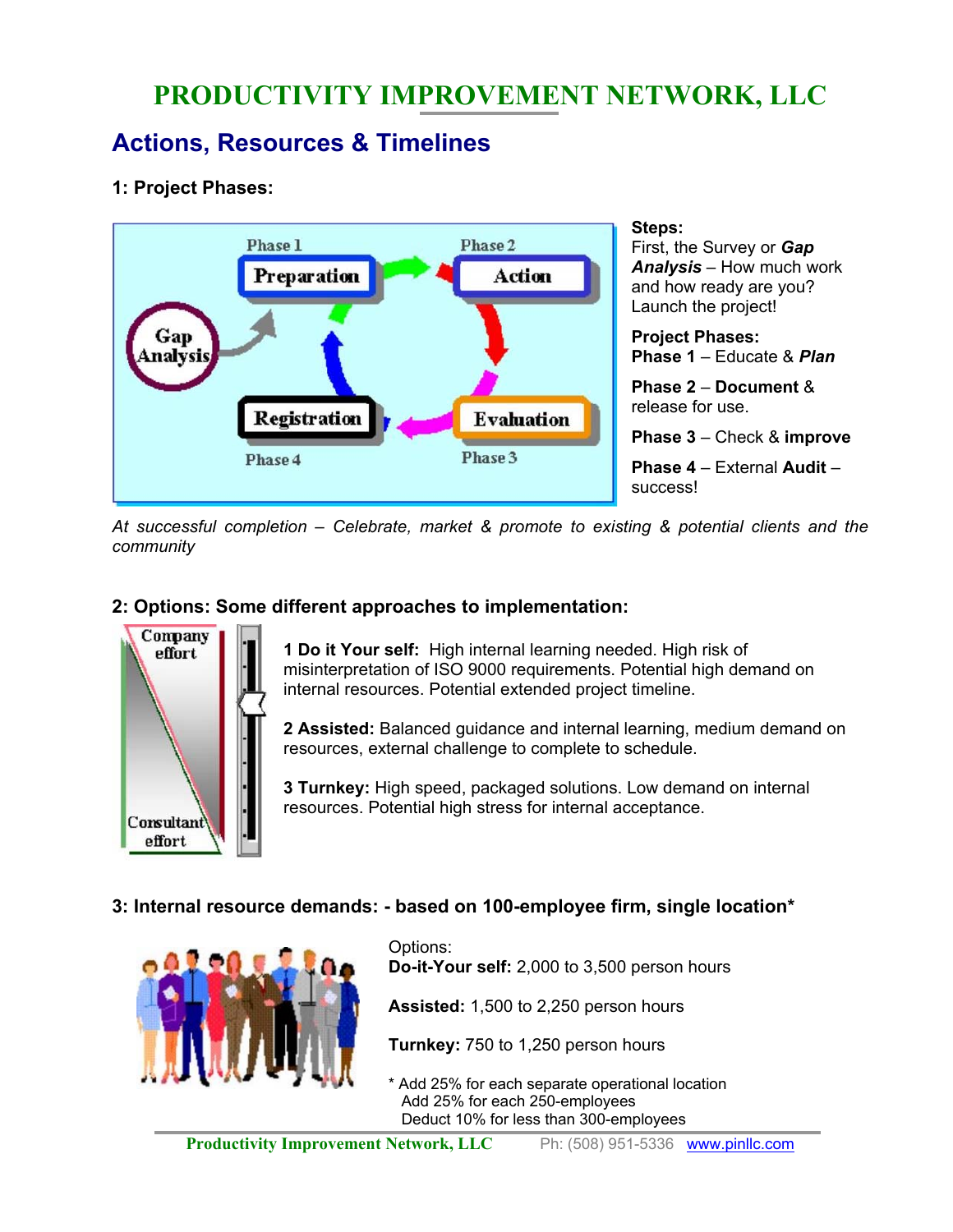#### **4: Cost / Benefit Return of Implementation: - based on 300-employee firm, single location\***

Major project cost variable is use of internal resources.

Consultant cost remains relatively level across wide scale of company sizes. Percentage ratio for consultant decreases with increase in company size.

Registrar costs are based on first year costs. Registrar costs occur in each year. Typical fees for 300-employee firm in range of \$3,500 to \$5,000 in first year plus \$1,500 to \$2,500 in each of next two years.

> A focused project should return savings to the firm of 1.5% to 5% of revenue in its first year of operation.

#### **5: Major Hurdles to Success:**



Deloitte & Touche and QSU survey - May, 1998

Get management involved – to sustain support and to ensure the project delivers business benefits and fits with company goals.

Simplify documentation – a major area of frustration and project cost. Frustrations and costs will remain during maintenance years after Registration if not implemented simply.

Simplify, simplify, simplify!

Understanding ISO is a pre-project fear. Hands-on learning during the project activity drastically reduces the myth.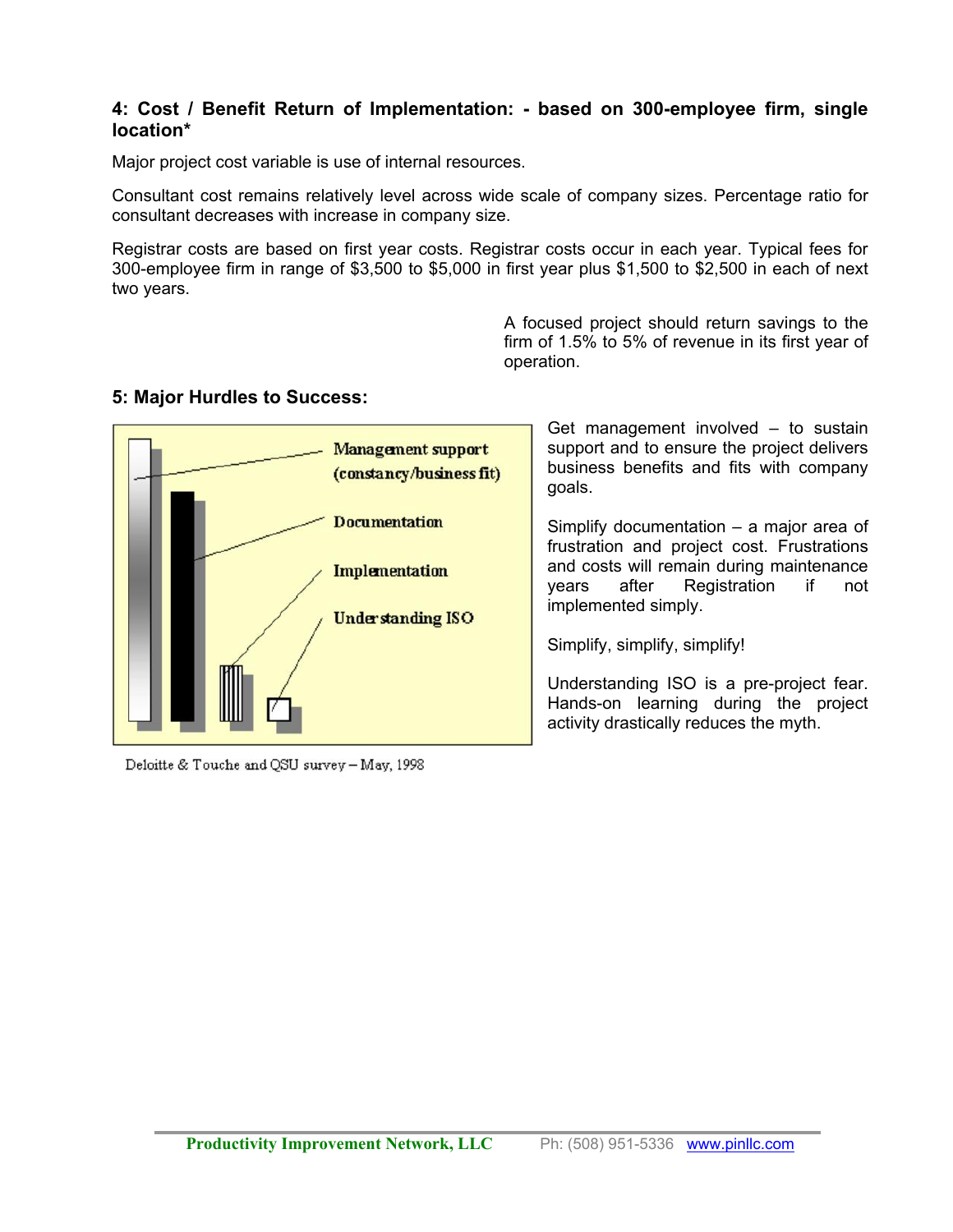### **6: Timeline – the PIN Way**



High energy – fast paced implementation. Deliver results quickly – get to completion quickly. Reserve most important time for adoption, use, learning and improvement.

Use concurrent techniques for fast adoption and use of procedures.

Involve the Registrar early and partner with them for success.

### **7: Critical Success Factors**

| <b>Manage the Project (use PM)</b>           | Treat this like the most critical<br>client project – scope, budget,<br>organization, reviews, and<br>reports. Employees will take this<br>effort only as seriously as<br>management do. |
|----------------------------------------------|------------------------------------------------------------------------------------------------------------------------------------------------------------------------------------------|
| <b>Management are active Process Owners</b>  |                                                                                                                                                                                          |
| <b>High Level, small focused teams</b>       |                                                                                                                                                                                          |
| Involve the internal customers and suppliers |                                                                                                                                                                                          |
| <b>Maximize decision delegation</b>          | Work with lightweight power<br>teams.                                                                                                                                                    |
| Utilize only business priorities             | Involve each unit & department.                                                                                                                                                          |

**Test, test, test the usefulness and value through internal audits.** 

**Impact the business** 

**Deliver results fast!** 

**Action over perfection** 

**Concurrent documenting & history**

**Audit, audit, audit** 

Focus only on benefits to the business.

Do not wordsmith procedures to perfection. Draft, release, test, improve – move on!